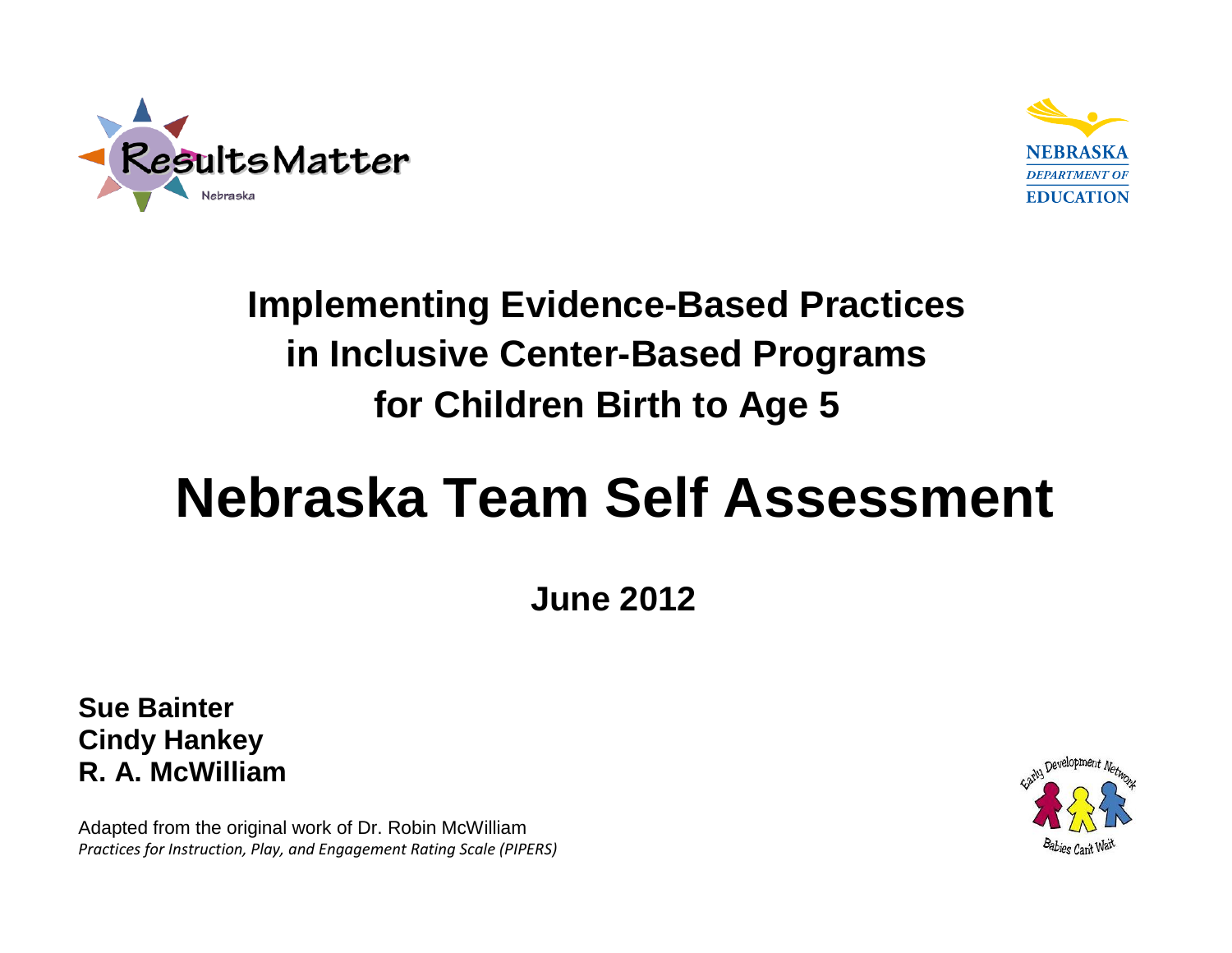**Name: \_\_\_\_\_\_\_\_\_\_\_\_\_\_\_\_\_\_\_\_\_\_\_\_\_\_\_\_\_\_\_\_\_\_\_\_\_\_\_\_\_\_\_\_\_\_\_\_\_\_\_\_\_\_\_\_\_\_\_\_\_\_\_\_\_\_**

**Date: \_\_\_\_\_\_\_\_\_\_\_\_\_\_\_\_\_\_\_\_\_\_\_\_\_\_\_\_\_\_\_\_**

#### **Directions:**

This scale focuses on your program's typical and ideal practices in providing quality inclusive center-based programs. The scale consists of several items that address various program components. Each item is scored from 1 to 7. In rating each item, first read all of the descriptors and circle the number that best represents your program's most typical response. Then, on the scale below the descriptors, circle the number that represents where you would like your program to be (ideal) on this dimension. Use the even numbers if your program falls between the descriptors specified under the odd-numbered headings.

This tool has been adapted from the Practices for Instruction, Play, and Engagement Rating Scale (PIPERS) by R.A. McWilliam, with additional information from the Early Childhood Environmental Rating Scales (ECERS) and the Preschool Assessment of the Classroom Environment Scale-Revised (Raab & Dunst).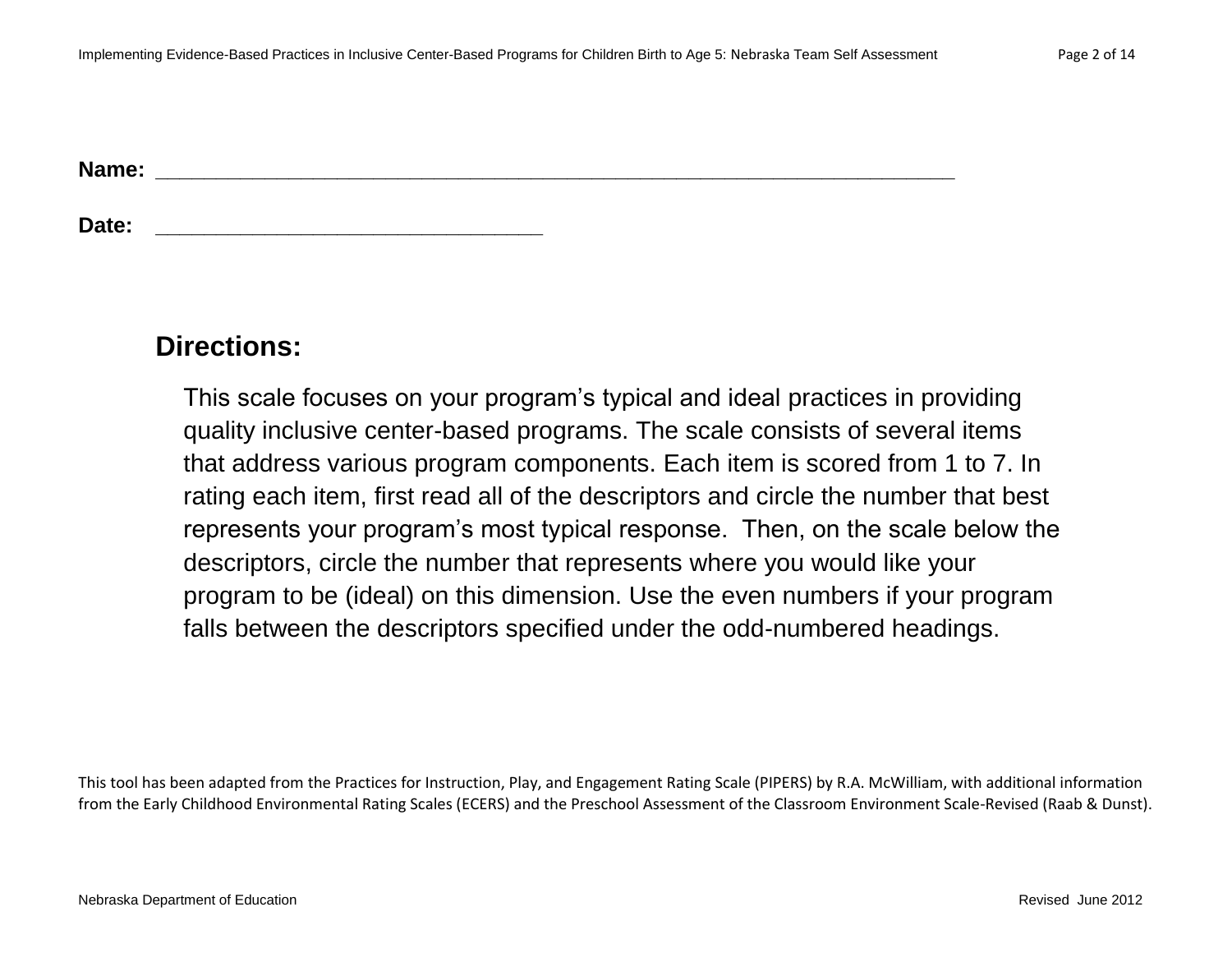#### **1. Program philosophy**

| <b>Typical Practice:</b>                  |                                                                 |                                                                                                              | 5                                                                                                                                                                                | 6 |                                                                                                                                                                                                   |
|-------------------------------------------|-----------------------------------------------------------------|--------------------------------------------------------------------------------------------------------------|----------------------------------------------------------------------------------------------------------------------------------------------------------------------------------|---|---------------------------------------------------------------------------------------------------------------------------------------------------------------------------------------------------|
| appear to guide the program<br>practices. | There is an absence of a clear<br>philosophy. No system beliefs | The program may have a<br>clearly specified philosophy<br>but does not use it to guide<br>program practices. | The program does not have a<br>clearly specified written<br>philosophy but does<br>demonstrate inclusive and<br>developmentally and culturally<br>appropriate program practices. |   | The program has an explicitly<br>stated and posted<br>philosophy focusing on<br>inclusion and developmentally<br>and culturally appropriate<br>beliefs and uses it to guide<br>program practices. |
| Ideal Practice:                           |                                                                 | З                                                                                                            | b                                                                                                                                                                                | 6 |                                                                                                                                                                                                   |

#### **2. Professional development and training**

| <b>Typical Practice:</b>                                                                                                                    |                                                                 |                                                                                                                                                                                                       |                                                                                                                                                                                       | 6 |                                                                                                                                                                                                                                                                                   |
|---------------------------------------------------------------------------------------------------------------------------------------------|-----------------------------------------------------------------|-------------------------------------------------------------------------------------------------------------------------------------------------------------------------------------------------------|---------------------------------------------------------------------------------------------------------------------------------------------------------------------------------------|---|-----------------------------------------------------------------------------------------------------------------------------------------------------------------------------------------------------------------------------------------------------------------------------------|
| The program rarely provides<br>opportunities. Training<br>provided is determined by the<br>agency or district without<br>without follow up. | on the job training and support<br>input from program staff and | The program provides staff the<br>opportunity to choose<br>training. Training typically<br>consists of workshops with<br>little or no job-embedded<br>feedback to develop new<br>skills or practices. | The program provides some job-<br>embedded professional<br>development relative to<br>evidence based practices with<br>occasional feedback by a<br>knowledgeable<br>coach/supervisor. |   | The program consistently<br>provides job-embedded<br>professional development<br>related to evidence-based<br>practices identified by staff.<br>Regular ongoing support/<br>feedback by a knowledgeable<br>coach/mentor is provided to<br>help carry out new<br>skills/practices. |
| Ideal Practice:                                                                                                                             |                                                                 |                                                                                                                                                                                                       | 5                                                                                                                                                                                     | 6 |                                                                                                                                                                                                                                                                                   |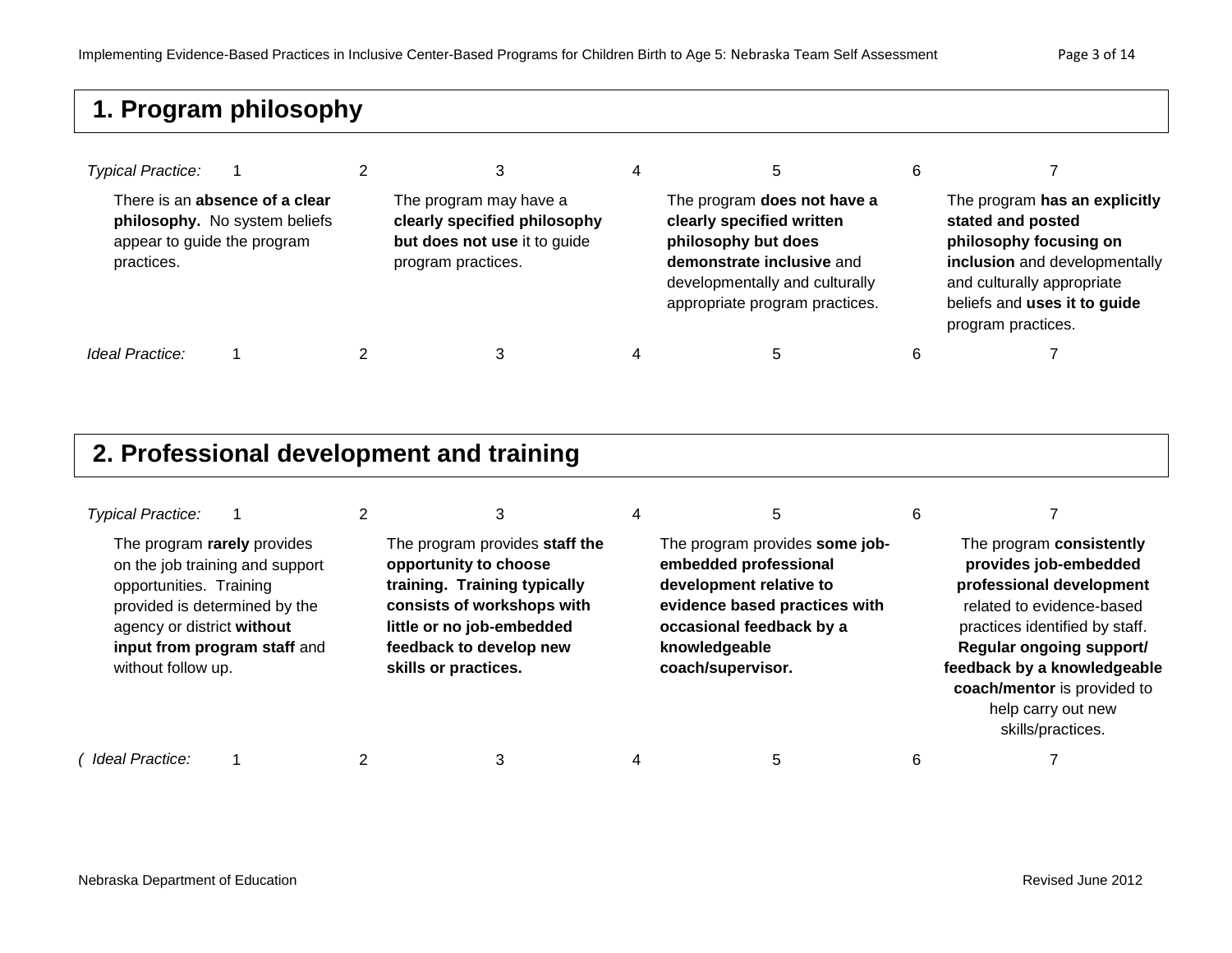#### **3. Family Partnerships**

| <b>Typical Practice:</b>                                                                                          |                                                                                                             |                                                                                                                                                                                                                                                                                                                                         | 5                                                                                                                                                                                                                                                                                                                    |                                                                                                                                                                                                                                                                        |
|-------------------------------------------------------------------------------------------------------------------|-------------------------------------------------------------------------------------------------------------|-----------------------------------------------------------------------------------------------------------------------------------------------------------------------------------------------------------------------------------------------------------------------------------------------------------------------------------------|----------------------------------------------------------------------------------------------------------------------------------------------------------------------------------------------------------------------------------------------------------------------------------------------------------------------|------------------------------------------------------------------------------------------------------------------------------------------------------------------------------------------------------------------------------------------------------------------------|
| program staff are usually<br>positive and friendly. Concerns<br>child's progress in the<br>of what happens there. | In their interactions with families,<br>and supports are limited to the<br>classroom and staff is in charge | In their interactions with families,<br>program staff are<br>consistently positive,<br>responsive, and friendly. They<br>provide opportunities to<br>involve families in their child's<br>program; however partnerships<br>are mostly related to overall<br>program activities (e.g. open<br>house, newsletters, family nights<br>etc). | In their interactions with families,<br>program staff are consistently<br>positive, responsive and friendly.<br>In addition to overall program<br>activities, they collaborate with<br>families to make decisions<br>about their child's program and<br>connect them with supports in<br>the community as requested. | In their interactions with families,<br>program staff are consistently<br>positive, responsive, and<br>friendly. They are engaged<br>with the whole family;<br>systematically identifying<br>family needs and priorities and<br>providing supports to address<br>them. |
| Ideal Practice:                                                                                                   |                                                                                                             |                                                                                                                                                                                                                                                                                                                                         | 5                                                                                                                                                                                                                                                                                                                    |                                                                                                                                                                                                                                                                        |

#### **4. Attention to family needs**

| <b>Typical Practice:</b><br>Program staff assess child<br>progress and restrict themselves<br>to addressing child needs<br>related to the "school" day. | Program staff assess child<br>progress and make suggestions<br>to families as they hear, by<br>chance, about child needs in<br>the home. | Program staff assess child needs<br>and make suggestions to families<br>as they hear, by chance, about<br>child or family needs. | 6 | Program staff conduct an in-<br>depth needs assessment of<br>both child and family needs,<br>and ensure families receive<br>support to address any family<br>needs, including making<br>suggestions about parenting. |
|---------------------------------------------------------------------------------------------------------------------------------------------------------|------------------------------------------------------------------------------------------------------------------------------------------|----------------------------------------------------------------------------------------------------------------------------------|---|----------------------------------------------------------------------------------------------------------------------------------------------------------------------------------------------------------------------|
| Ideal Practice:                                                                                                                                         |                                                                                                                                          |                                                                                                                                  | 6 |                                                                                                                                                                                                                      |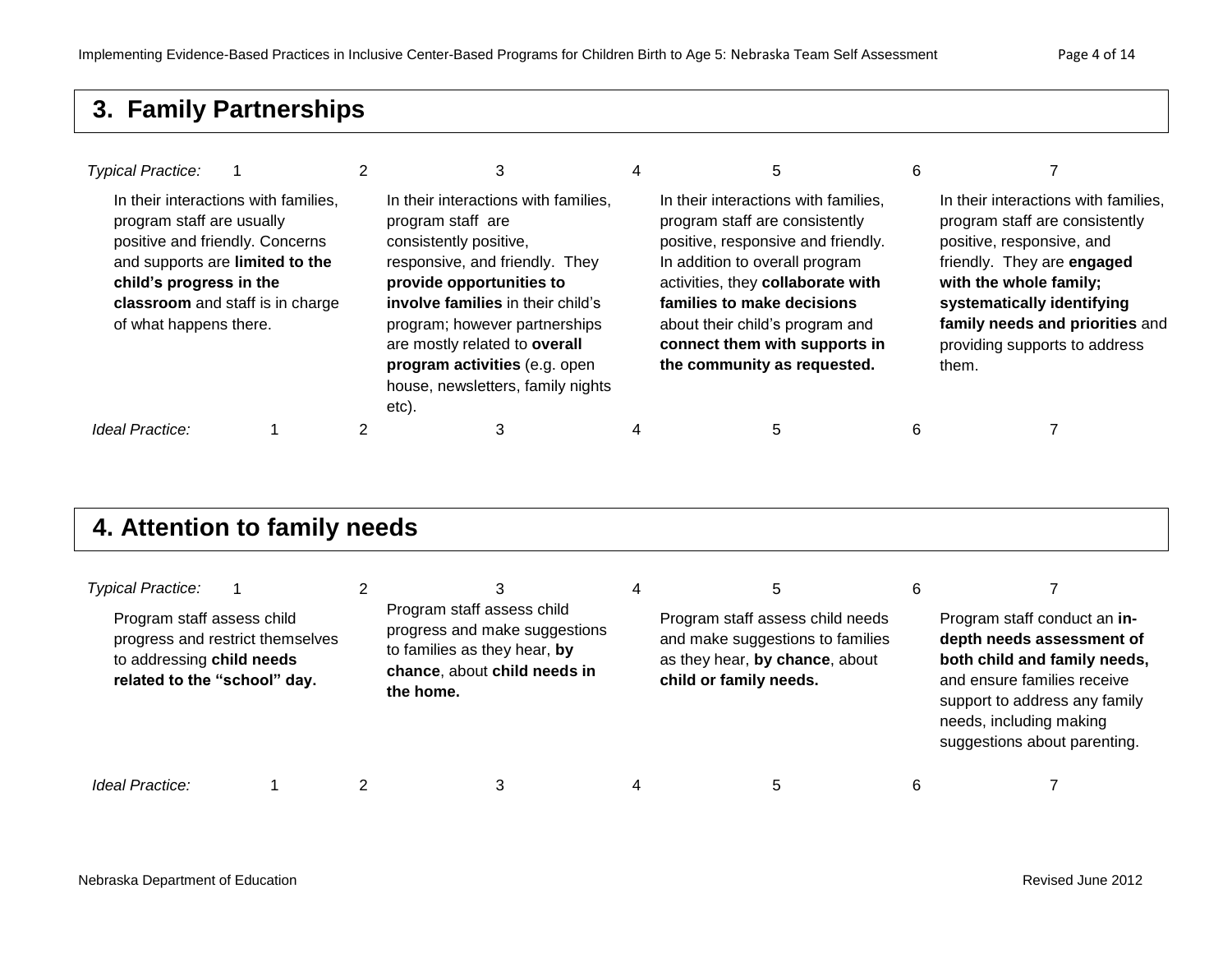#### **5. Promoting use of appropriate terminology**

| <b>Typical Practice:</b>                                                                                                                                                            |  | 3                                                                                                                                                                                                                                                    | 5                                                                                                                                                                         | 6 |                                                                                                                                                                                                                                                                                                                                 |
|-------------------------------------------------------------------------------------------------------------------------------------------------------------------------------------|--|------------------------------------------------------------------------------------------------------------------------------------------------------------------------------------------------------------------------------------------------------|---------------------------------------------------------------------------------------------------------------------------------------------------------------------------|---|---------------------------------------------------------------------------------------------------------------------------------------------------------------------------------------------------------------------------------------------------------------------------------------------------------------------------------|
| Children are usually called<br>"mentors", "peer models",<br>"neighborhood children" or<br>they are identified by disability<br>(e.g. "Down Syndrome" child or<br>"Autistic" child). |  | Children are frequently called<br>"disabled children", "children<br>without disabilities", "typically<br>developing children" or they<br>are identified by funding<br>stream, (e.g. "Head Start<br>children", "peer models", "At-risk<br>kids" etc.) | Children are mostly called<br>"children". Only when<br>necessary is a label designated<br>(e.g. "children with disabilities",<br>"children with typical<br>development"). |   | Children are always called<br>"children". Only when<br>necessary is a label designated.<br>When this happens, people-first<br>language is used (e.g. "a child<br>who has autism", "a child with an<br>IFSP/IEP" etc.) The term<br>"peers" refers to all children in<br>the classroom, whether they<br>have disabilities or not. |
| Ideal Practice:                                                                                                                                                                     |  |                                                                                                                                                                                                                                                      | 5                                                                                                                                                                         | b |                                                                                                                                                                                                                                                                                                                                 |

#### **6. Child assessment practices to determine IFSP/IEP outcomes**

| <b>Typical Practice:</b>                                                                               |                                |                                                                                                                                             |                                                                                                                                                                                                                                                                                         |                                                                                                                                                                                |
|--------------------------------------------------------------------------------------------------------|--------------------------------|---------------------------------------------------------------------------------------------------------------------------------------------|-----------------------------------------------------------------------------------------------------------------------------------------------------------------------------------------------------------------------------------------------------------------------------------------|--------------------------------------------------------------------------------------------------------------------------------------------------------------------------------|
| Only norm-referenced<br>instruments that focus on<br>traditional developmental<br>domains are used for | determining IFSP/IEP outcomes. | <b>Curriculum-based instruments</b><br>that focus on traditional<br>developmental domains are<br>used for determining IFSP/IEP<br>outcomes. | Curriculum-based instruments<br>are used along with routines or<br>activity based assessment that<br>focus on <b>both</b> traditional<br>developmental domains, and<br>child participation, social<br>relationships, and independence<br>are used for determining<br>IFSP/IEP outcomes. | <b>Routines or activity based</b><br>assessments that focus on child<br>participation, social relationships<br>and independence are used for<br>determining IFSP/IEP outcomes. |
| Ideal Practice:                                                                                        |                                |                                                                                                                                             |                                                                                                                                                                                                                                                                                         |                                                                                                                                                                                |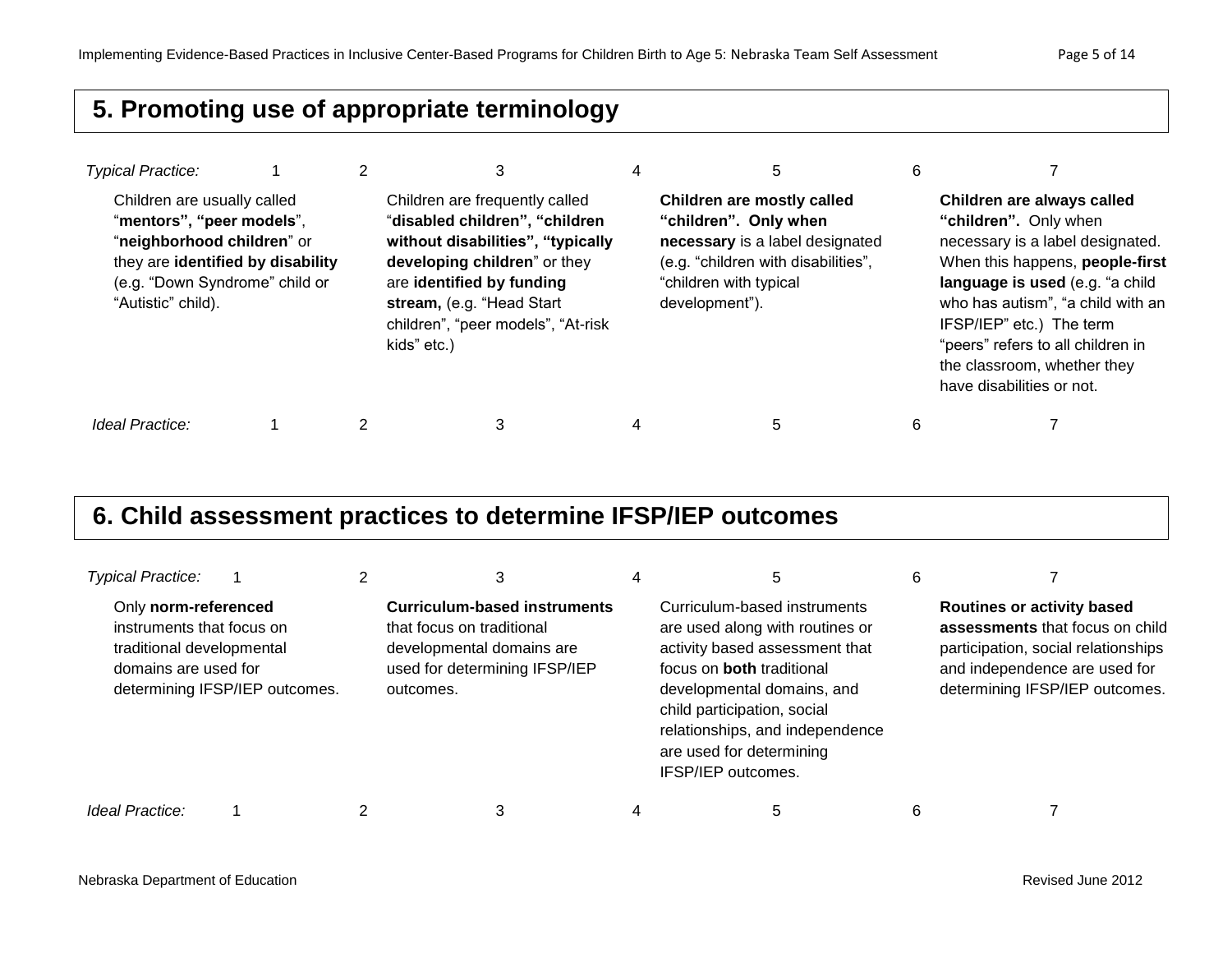#### **7. Purpose of IFSP/IEP child outcomes**

| <b>Typical Practice:</b>                                                                    |  |                                                                                                                                                                                                                     |                                                                                                                                                                                                                                               |                                                                                                                                                                                                                                                                                                                                                              |
|---------------------------------------------------------------------------------------------|--|---------------------------------------------------------------------------------------------------------------------------------------------------------------------------------------------------------------------|-----------------------------------------------------------------------------------------------------------------------------------------------------------------------------------------------------------------------------------------------|--------------------------------------------------------------------------------------------------------------------------------------------------------------------------------------------------------------------------------------------------------------------------------------------------------------------------------------------------------------|
| Purpose of each child outcome<br>is not clear (e.g. "Joey will use<br>initial /m/ sounds"). |  | Purpose of each child outcome<br>is overall improvement in a<br>general developmental or skill<br>area (e.g. "Gracie's receptive<br>and expressive language skills<br>will improve during the next six<br>months"). | Purpose of the child outcome is<br>stated <i>implicitly</i> (i.e., we can<br>guess why we're working on it,<br>e.g. "After a cup with handles is<br>placed in her hands, Katie will<br>grasp it for a drink when given<br>physical support"). | Purpose of each child outcome<br>is stated explicitly (i.e., we<br>know exactly why we're working<br>on it) and usually involves<br>participation in a routine (e.g.<br>"Kari will participate in planning<br>time by saying words. We will<br>know she can do this when she<br>says one identifiable word, not in<br>imitation, three times in a<br>week"). |
| Ideal Practice:                                                                             |  |                                                                                                                                                                                                                     |                                                                                                                                                                                                                                               |                                                                                                                                                                                                                                                                                                                                                              |

### **8. Interventions and supports within daily routines and activities**

| <b>Typical Practice:</b> |                                                                          |                                                                                                                                                | 5                                                                                                                                                                  |                                                                                                                                                                               |
|--------------------------|--------------------------------------------------------------------------|------------------------------------------------------------------------------------------------------------------------------------------------|--------------------------------------------------------------------------------------------------------------------------------------------------------------------|-------------------------------------------------------------------------------------------------------------------------------------------------------------------------------|
|                          | Itinerant staff pull the child out<br>of the classroom for intervention. | Itinerant staff work with the child<br>in the classroom, doing their<br>own interventions, regardless<br>of the ongoing classroom<br>activity. | Itinerant staff join the child in<br>whatever the child is engaged in<br>and weave their intervention<br>into the ongoing activities within<br>classroom routines. | Itinerant staff coach the<br>teaching staff, with modeling<br>and feedback as appropriate, to<br>support the child in the<br>ongoing activities within<br>classroom routines. |
| Ideal Practice:          |                                                                          |                                                                                                                                                | 5                                                                                                                                                                  |                                                                                                                                                                               |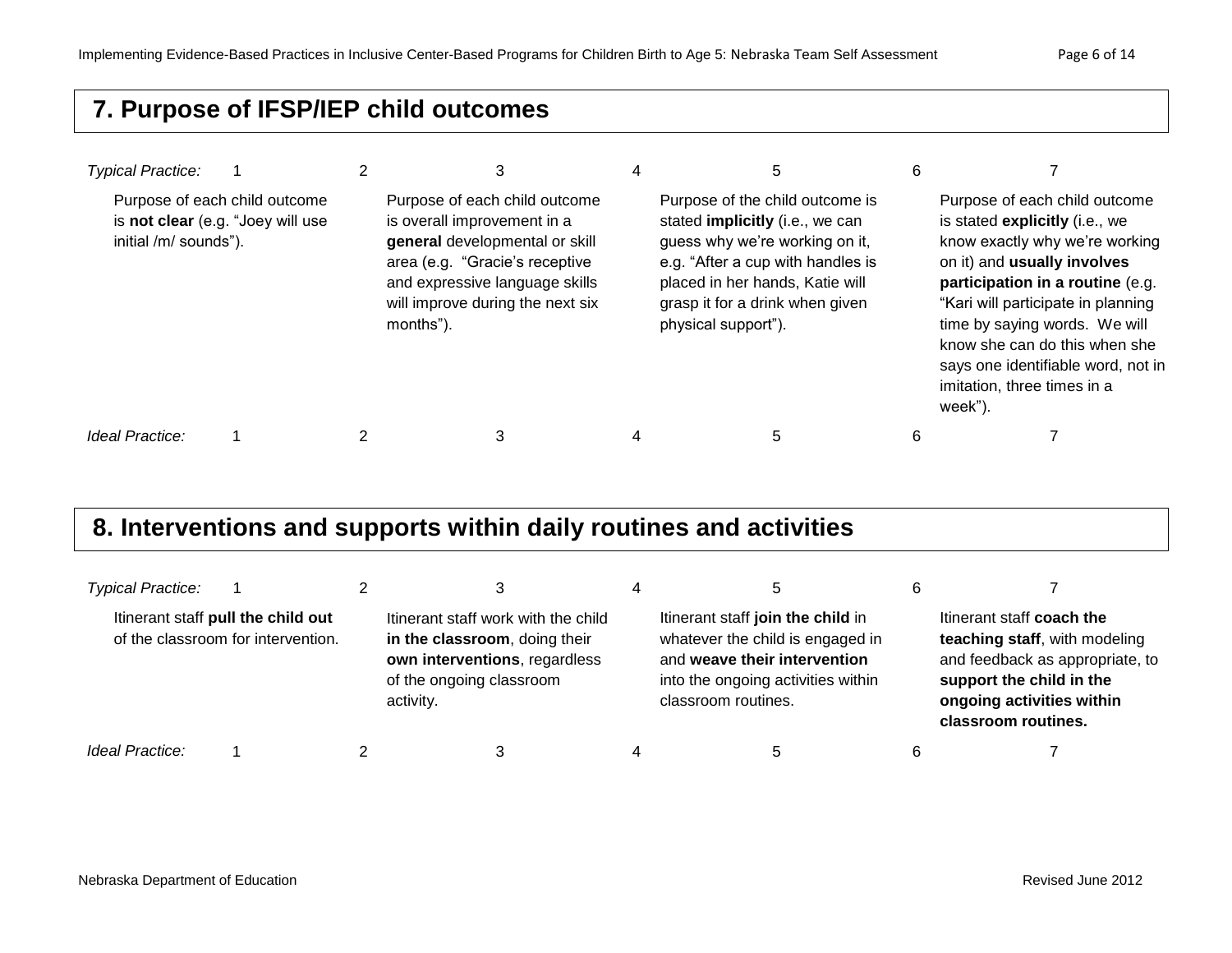#### **9. Using specialized equipment, strategies, or assistive technology**

| <b>Typical Practice:</b>                                                                                                                                                                                                         |                                                                      |                                                                                                                                                                                                                                                                                           |                                                                                                                                                                                                                                                                                            |   |                                                                                                                                                                                                                                                              |
|----------------------------------------------------------------------------------------------------------------------------------------------------------------------------------------------------------------------------------|----------------------------------------------------------------------|-------------------------------------------------------------------------------------------------------------------------------------------------------------------------------------------------------------------------------------------------------------------------------------------|--------------------------------------------------------------------------------------------------------------------------------------------------------------------------------------------------------------------------------------------------------------------------------------------|---|--------------------------------------------------------------------------------------------------------------------------------------------------------------------------------------------------------------------------------------------------------------|
| Much specialized equipment,<br>strategies, or assistive<br>when not directly aimed at<br>successful functioning in<br>everyday routines (e.g. "Child"<br>"Standing frame is to be used<br>twice daily for 1 hour each<br>time"). | technology devices is used even<br>will be brushed every 2 hours" or | Some specialized equipment,<br>strategies, or assistive<br>technology devices is used even<br>when not directly aimed at<br>successful functioning in<br>everyday routines (e.g. "Child"<br>will practice exchanging pictures<br>for preferred items with teacher<br>during $1:1$ time"). | Some specialized equipment,<br>strategies, or assistive technology<br>devices designed to facilitate<br>future development or prevent<br>future problems is used outside of<br>everyday routines (e.g. "Walker is<br>used to practice walking from one<br>side of the room to the other"). |   | Specialized equipment,<br>strategies or assistive<br>technology devices are used<br>only when necessary for<br>successful functioning in<br>everyday routines (e.g. "Child<br>uses pictures at work time and<br>Big Mac with peers when playing<br>a game"). |
| Ideal Practice:                                                                                                                                                                                                                  |                                                                      |                                                                                                                                                                                                                                                                                           |                                                                                                                                                                                                                                                                                            | 6 |                                                                                                                                                                                                                                                              |

#### **10. Roles of itinerant staff and classroom teacher**

| <b>Typical Practice:</b>                                                                   |                                                                   |                                                                                                                                                                                      | 4 |                                                                                                                                                      |                                                                                                                                                                             |
|--------------------------------------------------------------------------------------------|-------------------------------------------------------------------|--------------------------------------------------------------------------------------------------------------------------------------------------------------------------------------|---|------------------------------------------------------------------------------------------------------------------------------------------------------|-----------------------------------------------------------------------------------------------------------------------------------------------------------------------------|
| itinerant staff primarily<br>prescribe services or<br>and demonstrate. Teachers<br>listen. | When making classroom visits,<br>strategies which they will offer | When making classroom visits,<br>itinerant staff prescribe<br>services or strategies which<br>they will offer and demonstrate,<br>with opportunity for teachers to<br>ask questions. |   | When making classroom visits,<br>itinerant staff ask teachers<br>about their concerns and then<br>make suggestions about<br>supports and strategies. | When making classroom visits,<br>itinerant staff and teachers<br>discuss their concerns and<br>observations.<br>The team<br>decides together on supports<br>and strategies. |
| Ideal Practice:                                                                            |                                                                   |                                                                                                                                                                                      |   |                                                                                                                                                      |                                                                                                                                                                             |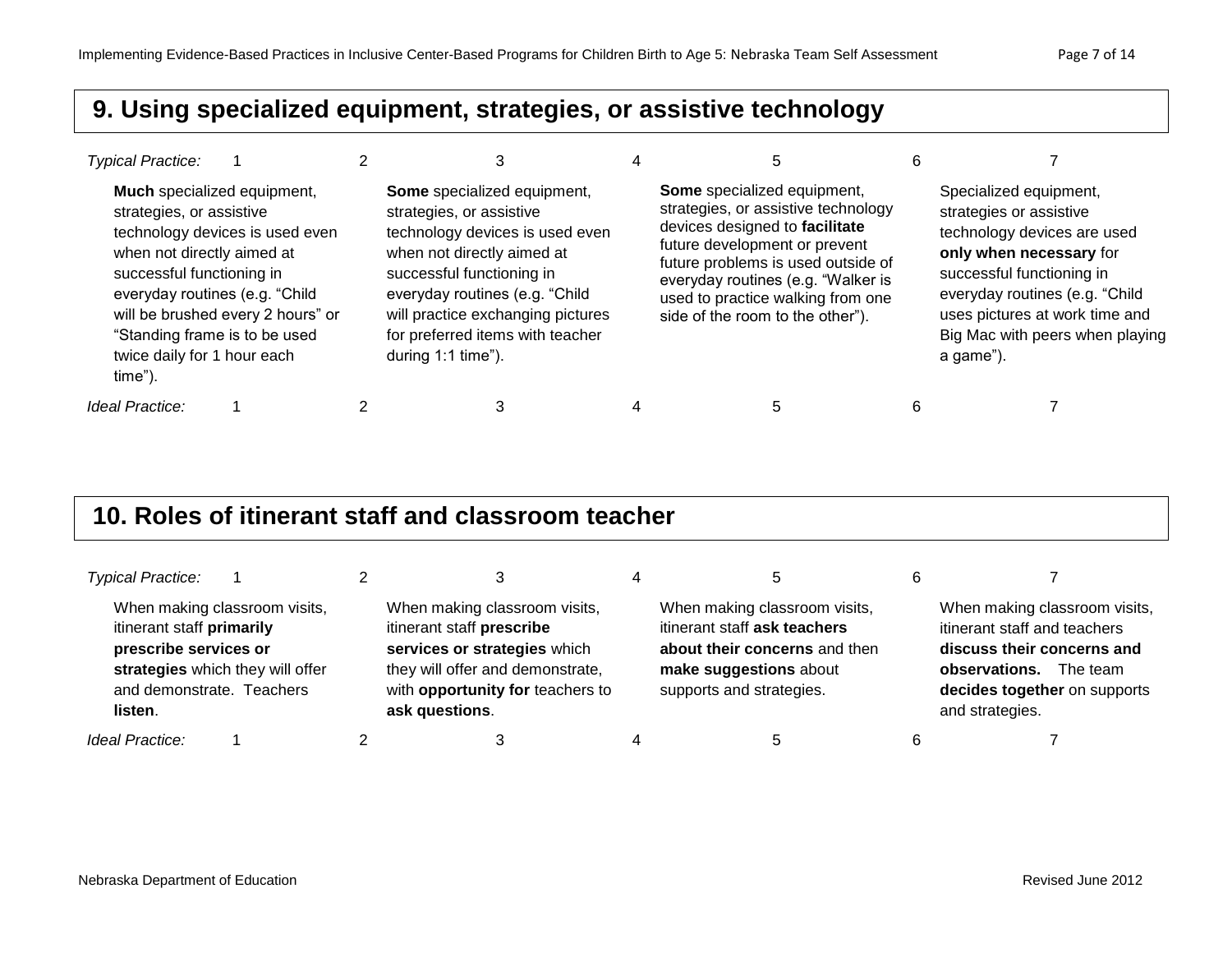#### **11. Teaming time with itinerant staff** *Typical Practice:* 1 2 3 4 5 6 7 Time for planning and exchanging information between program and itinerant staff **is not available**. Time for planning and exchanging information between program and itinerant staff happens **only "on the fly" or occasionally.** Time for planning and exchanging information between program and itinerant staff is scheduled **if there is a problem situation to be addressed**. Time is for planning and exchanging information between program and itinerant staff is **regularly and intentionally scheduled**.  *Ideal Practice:* 1 2 3 4 5 6 7

#### **12. How children spend their time**

| <b>Typical Practice:</b>                                                                                     |                                 |                            |                                                                                                                                |   | 5                                                                                                                                                                    |                                                                                                                                                                                                                      |
|--------------------------------------------------------------------------------------------------------------|---------------------------------|----------------------------|--------------------------------------------------------------------------------------------------------------------------------|---|----------------------------------------------------------------------------------------------------------------------------------------------------------------------|----------------------------------------------------------------------------------------------------------------------------------------------------------------------------------------------------------------------|
| time in adult directed<br>activities such as circle,<br>prepared small group lessons<br>and one-on-one work. | Children spend almost all their | child directed activities. | Children spend about three<br>quarters of their time in adult<br>directed activities and about<br>one quarter of their time in |   | Children engage in a balance of<br>child and adult directed<br>activities. Adults are<br>responsive to children's<br>interests and actions within all<br>activities. | Children engage in a balance of<br>child and adult directed<br>activities. Adults are<br>responsive to children's<br>interests and actions within all<br>activities and expand and/or<br>extend children's learning. |
| Ideal Practice:                                                                                              |                                 |                            |                                                                                                                                | 4 | 5                                                                                                                                                                    |                                                                                                                                                                                                                      |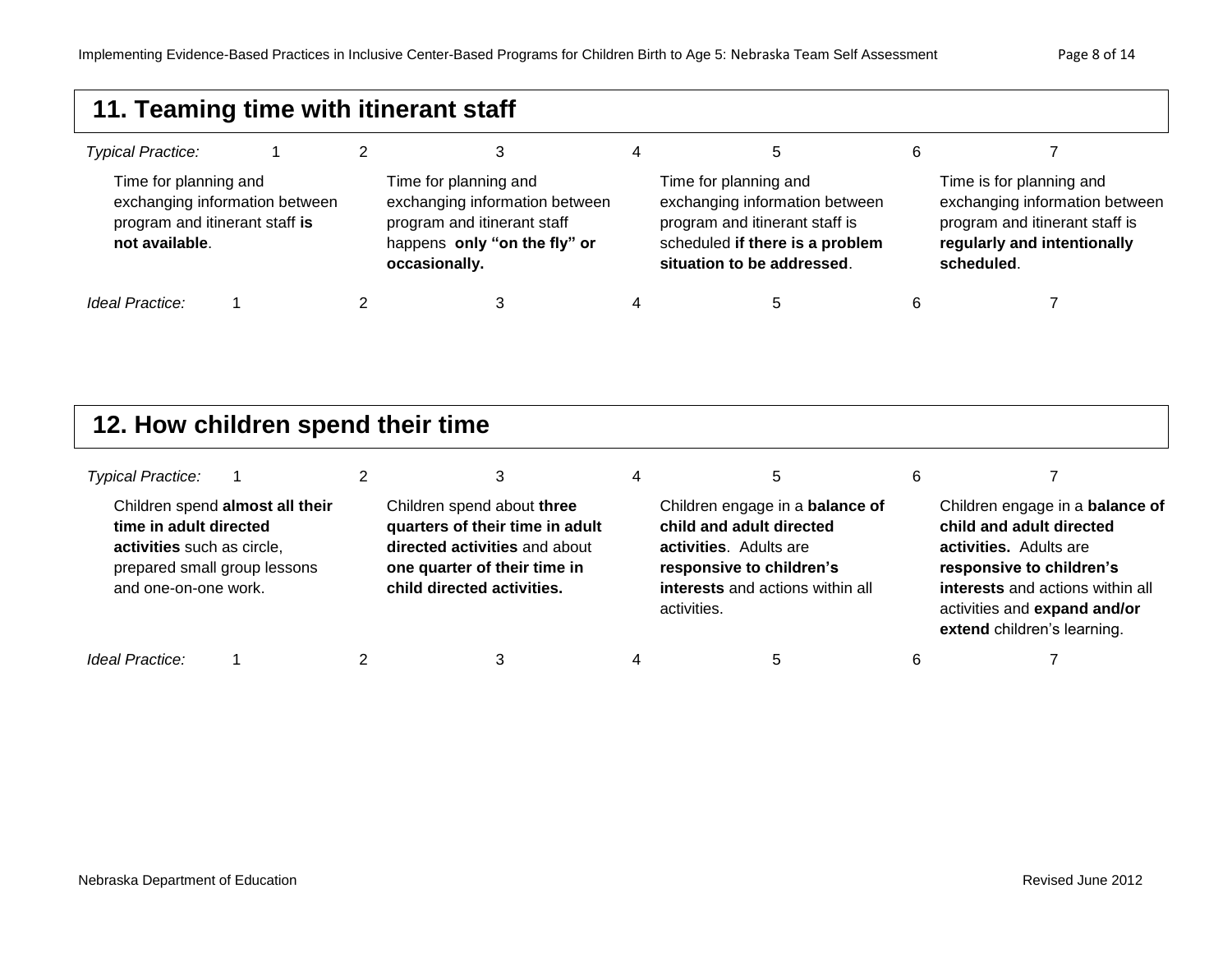#### **13. Active participation\***

| <b>Typical Practice:</b>                                                              |                                                                                                                                                |                                                                                                                                                               | 4 |                                                                                                                                                             | 6 |                                                                                                                         |
|---------------------------------------------------------------------------------------|------------------------------------------------------------------------------------------------------------------------------------------------|---------------------------------------------------------------------------------------------------------------------------------------------------------------|---|-------------------------------------------------------------------------------------------------------------------------------------------------------------|---|-------------------------------------------------------------------------------------------------------------------------|
| individual instruction or their<br>instruction occurs separately<br>from their peers. | Children with disabilities are not<br>actively participating in most of<br>the regular classroom curriculum<br>because they are pulled out for | Children with disabilities are<br>physically present for most of<br>the regular classroom curriculum<br>but do not have a means of<br>actively participating. |   | Children with disabilities are<br>physically present and have a<br>means of actively participating in<br>about half of the regular<br>classroom curriculum. |   | Children with disabilities have a<br>means of actively participating in<br>most of the regular classroom<br>curriculum. |
| Ideal Practice:                                                                       |                                                                                                                                                | 3                                                                                                                                                             |   | b                                                                                                                                                           | 6 |                                                                                                                         |

*\* child has an active role within the context of activities that is the same as or similar to peers such that he/she has the opportunity to achieve the same curricular goals as all children in the classroom*

| 14. Child engagement*                                                                                                              |                                    |  |                                                                                                                                                       |   |                                                                                                                       |   |                                                                                                                     |
|------------------------------------------------------------------------------------------------------------------------------------|------------------------------------|--|-------------------------------------------------------------------------------------------------------------------------------------------------------|---|-----------------------------------------------------------------------------------------------------------------------|---|---------------------------------------------------------------------------------------------------------------------|
| Typical Practice:                                                                                                                  |                                    |  | 3                                                                                                                                                     | 4 | 5.                                                                                                                    | 6 |                                                                                                                     |
| Children are engaged with<br>adults most of the day,<br>adult directed activities or in<br>one-on-one interactions with<br>adults. | watching or listening to adults in |  | Children are engaged with<br>adults most of the day, but<br>specific activities are planned for<br>peer interactions or<br>engagement with materials. |   | Children are engaged with<br>peers and materials for about<br>half the day and with adults for<br>about half the day. |   | Children are engaged with<br>peers and materials for most<br>of the day, with adults<br>supporting such engagement. |
| Ideal Practice:                                                                                                                    |                                    |  |                                                                                                                                                       |   |                                                                                                                       | 6 |                                                                                                                     |

*\* amount of time children spend involved with the environment (teachers, peers materials) appropriate to age and abilities*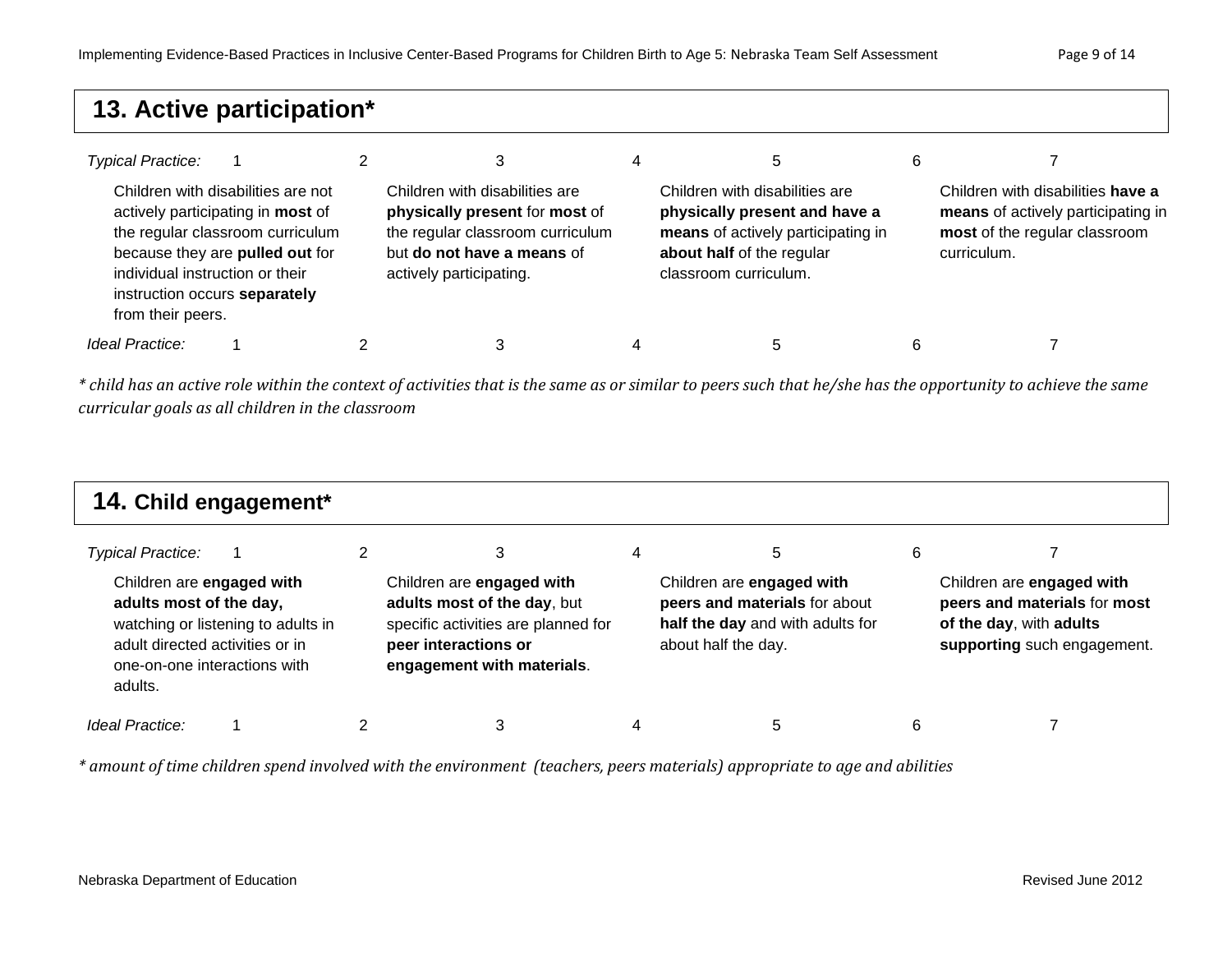#### **15. Responsive and incidental teaching strategies\* (involves elaborating on or expanding child engagement by following his/her lead in naturally occurring activities)**

| <b>Typical Practice:</b>                                                                                                                  |  |                                                                                                                                                                                                                               | b                                                                                                                                            |                                                                                                                                                      |
|-------------------------------------------------------------------------------------------------------------------------------------------|--|-------------------------------------------------------------------------------------------------------------------------------------------------------------------------------------------------------------------------------|----------------------------------------------------------------------------------------------------------------------------------------------|------------------------------------------------------------------------------------------------------------------------------------------------------|
| Staff rarely uses responsive or<br>incidental teaching strategies.<br>Either no teaching is occurring<br>or teaching is highly directive. |  | Staff uses responsive and<br>incidental teaching strategies<br>some of the time but Teaching<br>is more directive than<br>responsive. The focus is on the<br>isolated strategy, rather than<br>promoting meaningful learning. | Staff uses responsive and<br>incidental teaching strategies<br>some of the time. The focus is<br>on the promotion of meaningful<br>learning. | Staff uses responsive and<br>incidental teaching strategies the<br>majority of the time. The focus<br>is on the promotion of<br>meaningful learning. |
| Ideal Practice:                                                                                                                           |  |                                                                                                                                                                                                                               | 5                                                                                                                                            |                                                                                                                                                      |

*\* involves elaborating on or expanding child engagement by following his/her lead in naturally occurring activities*

| 16. Positive Behavior Support *                                                                                           |                                                                                                           |  |                                                                                                                                                  |   |                                                                                                                                                                                                                                                      |   |                                                                                                                                                                                                                                                                                           |
|---------------------------------------------------------------------------------------------------------------------------|-----------------------------------------------------------------------------------------------------------|--|--------------------------------------------------------------------------------------------------------------------------------------------------|---|------------------------------------------------------------------------------------------------------------------------------------------------------------------------------------------------------------------------------------------------------|---|-------------------------------------------------------------------------------------------------------------------------------------------------------------------------------------------------------------------------------------------------------------------------------------------|
| <b>Typical Practice:</b>                                                                                                  |                                                                                                           |  | 3                                                                                                                                                | 4 | 5                                                                                                                                                                                                                                                    | 6 |                                                                                                                                                                                                                                                                                           |
| Staff react inconsistently to<br>children's inappropriate<br>shouting"), physical handling<br>every year of child's age). | behavior with voice control (i.e.,<br>(e.g., moving a child), and timed<br>time out (e.g., one minute for |  | Staff follow a <b>consistent</b><br>"behavior management" plan<br>maintaining enough control to<br>prevent children from hurting<br>one another. |   | Staff follow a positive behavior<br>management plan i.e.,<br>attending to desired behaviors,<br>redirecting as necessary,<br>ignoring inappropriate behaviors<br>when possible (e.g., no talk, no<br>explanations at the time of the<br>infraction). |   | Staff teach children how to<br>manage their behavior<br>through use of positive<br>behavior supports i.e.,<br>attending to desired behaviors,<br>redirecting as necessary and<br>ignoring inappropriate<br>behaviors, while also actively<br>teaching children problem<br>solving skills. |
| Ideal Practice:                                                                                                           |                                                                                                           |  | 3                                                                                                                                                | 4 | 5                                                                                                                                                                                                                                                    | 6 |                                                                                                                                                                                                                                                                                           |

*\* strategies which utilize positive reinforcement and expectations*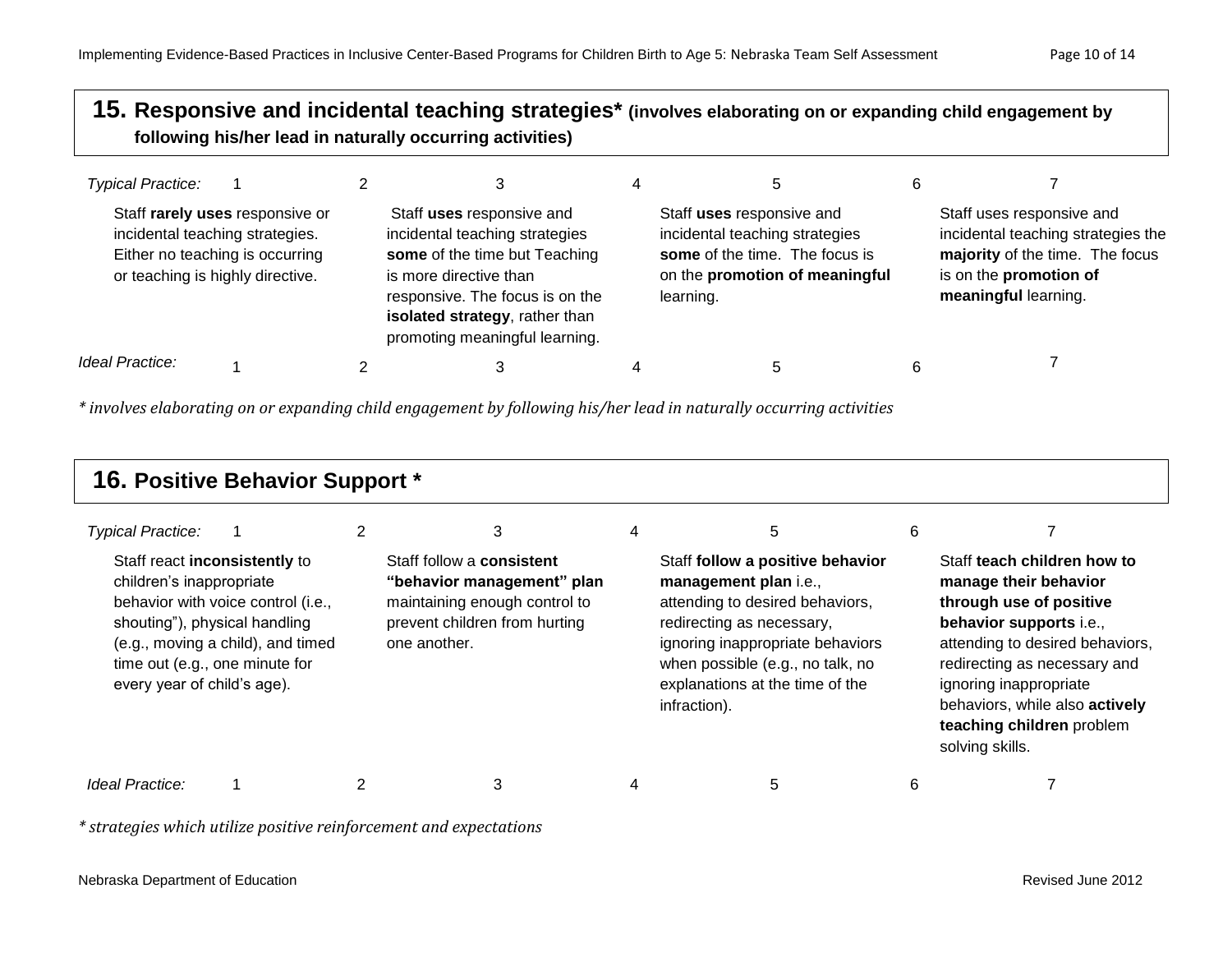| 17. Use of child and program data                                                    |  |  |                                                                                                                                 |   |                                                                                                            |   |                                                                                                                                                           |
|--------------------------------------------------------------------------------------|--|--|---------------------------------------------------------------------------------------------------------------------------------|---|------------------------------------------------------------------------------------------------------------|---|-----------------------------------------------------------------------------------------------------------------------------------------------------------|
| <b>Typical Practice:</b>                                                             |  |  | 3                                                                                                                               | 4 | 5                                                                                                          | 6 |                                                                                                                                                           |
| Staff use little or no data to<br>make decisions about any<br>aspect of the program. |  |  | Staff use some-data to make<br>decisions about child progress,<br>but only at specific points in<br>time (e.g. entry and exit). |   | Staff use data to make decisions<br>about child progress and to<br>influence overall program<br>practices. |   | Staff consistently use targeted<br>ongoing data to influence<br>decisions about desired effects<br>for both individual children<br>and program practices. |
| Ideal Practice:                                                                      |  |  | 3                                                                                                                               | 4 | $\mathbf b$                                                                                                | 6 |                                                                                                                                                           |

#### **18. Transition for Children with IFSPs/IEPs**

| <b>Typical Practice:</b>                                                                                        |                                 | 3                                                                                                                                                                                                                  | 5                                                                                                                                                                                                                                                                                                                                                                                       | 6 |                                                                                                                                                                                                                                                                                                                                                           |
|-----------------------------------------------------------------------------------------------------------------|---------------------------------|--------------------------------------------------------------------------------------------------------------------------------------------------------------------------------------------------------------------|-----------------------------------------------------------------------------------------------------------------------------------------------------------------------------------------------------------------------------------------------------------------------------------------------------------------------------------------------------------------------------------------|---|-----------------------------------------------------------------------------------------------------------------------------------------------------------------------------------------------------------------------------------------------------------------------------------------------------------------------------------------------------------|
| as required by NDE Rule 51<br>and focus on family and child<br>needs and services as stated<br>on the IFSP/IEP. | Transition practices occur only | Transition practices focus on<br>child participation in the<br>current center-based<br>activities to determine needs<br>and services, with little<br>consideration of activities in the<br>new setting or program. | Transition practices focus on<br>child participation in future<br>environments with priorities<br>for needs and services<br>determined by the child's<br>team, which may include:<br>family, services coordinator,<br>preschool, child care providers,<br>kindergarten teacher, and SPED<br>staff. The child may have<br>visited the new setting or<br>program prior to the transition. |   | Transition practices are<br>individualized for each child<br>and family. Transition steps<br>are developed by the whole<br>team and highlight the child's<br>successful participation in<br>the new setting. In order to<br>plan effectively, the child should<br>have an opportunity to actually<br>experience the activities in<br>future environments. |
| Ideal Practice:                                                                                                 |                                 |                                                                                                                                                                                                                    |                                                                                                                                                                                                                                                                                                                                                                                         | 6 |                                                                                                                                                                                                                                                                                                                                                           |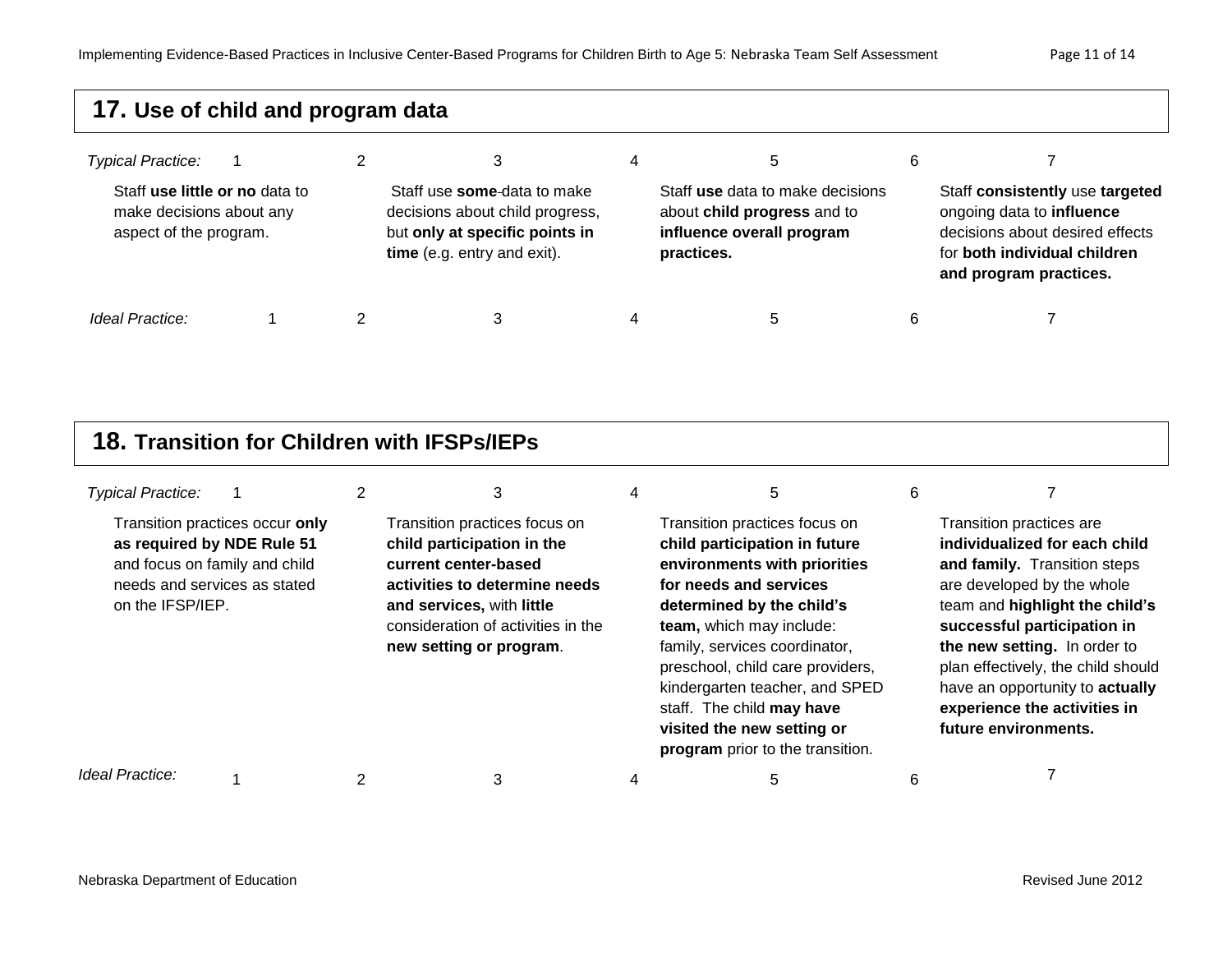Now look back over your responses. Look at the difference between your typical practice and your ideal practice. What factors contribute to the discrepancy? What are some solutions to help you move forward?

|    | <b>Practice</b>                                                       | <b>Barriers</b> | <b>Solutions</b> |
|----|-----------------------------------------------------------------------|-----------------|------------------|
| 1. | Program Philosophy                                                    |                 |                  |
| 2. | Professional development<br>and training                              |                 |                  |
| 3. | <b>Family Partnerships</b>                                            |                 |                  |
| 4. | Attention to family needs                                             |                 |                  |
| 5. | Promoting use of appropriate<br>terminology                           |                 |                  |
| 6. | Child assessment practices to<br>determine IFSP/IEP<br>outcomes       |                 |                  |
| 7. | Purpose of IFSP/IEP child<br>outcomes                                 |                 |                  |
| 8. | Interventions and supports<br>within daily routines and<br>activities |                 |                  |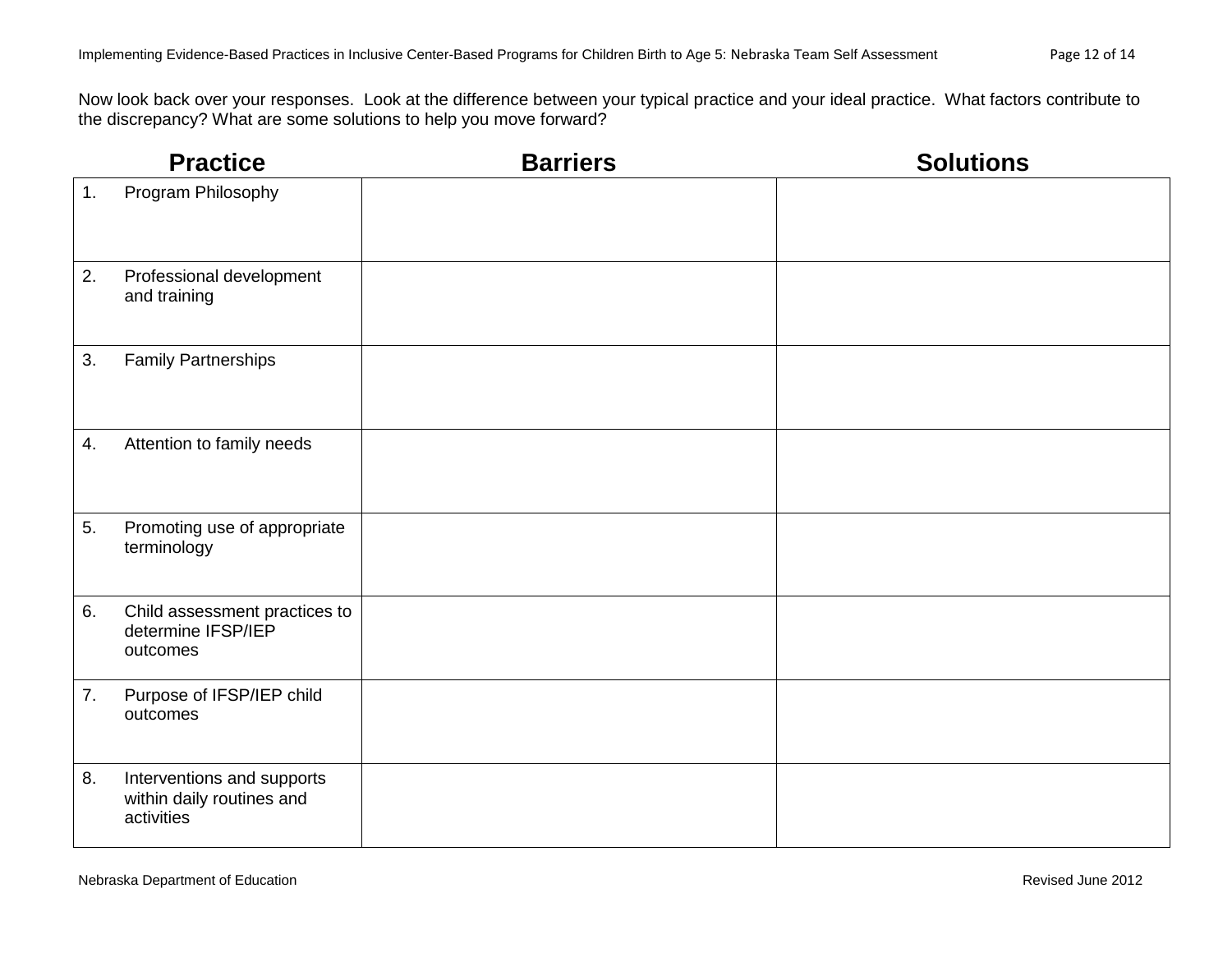|     | <b>Practice</b>                                                        | <b>Barriers</b> | <b>Solutions</b> |
|-----|------------------------------------------------------------------------|-----------------|------------------|
| 9.  | Using specialized equipment,<br>strategies, or assistive<br>technology |                 |                  |
|     | 10. Roles of Itinerant staff and<br>classroom teachers                 |                 |                  |
|     | 11. Teaming time with itinerant<br>staff                               |                 |                  |
|     | 12. How children spend their time                                      |                 |                  |
|     | 13. Active participation                                               |                 |                  |
|     | 14. Child engagement                                                   |                 |                  |
| 15. | Responsive and incidental<br>teaching strategies                       |                 |                  |
| 16. | <b>Positive Behavior Supports</b>                                      |                 |                  |